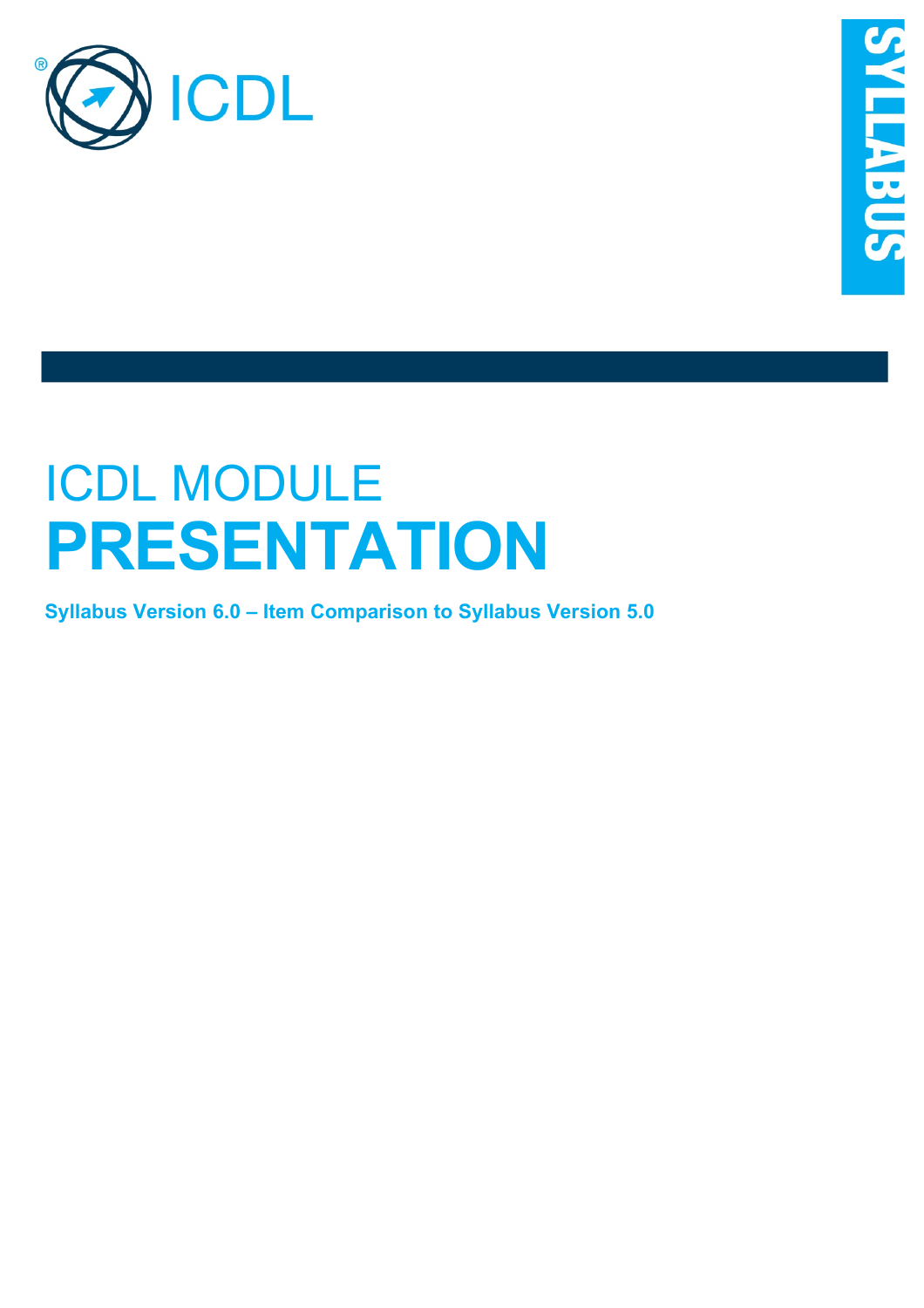#### **Purpose**

This document details the syllabus for the Presentation module. The syllabus describes, through learning outcomes, the knowledge and skills that a candidate for the Presentation module should possess. The syllabus also provides the basis for the theory and practice-based test in this module.

#### **Copyright © 1997 - 2016 ECDL Foundation**

All rights reserved. No part of this publication may be reproduced in any form except as permitted by ECDL Foundation. Enquiries for permission to reproduce material should be directed to ECDL Foundation.

#### **Disclaimer**

Although every care has been taken by ECDL Foundation in the preparation of this publication, no warranty is given by ECDL Foundation, as publisher, as to the completeness of the information contained within it and neither shall ECDL Foundation be responsible or liable for any errors, omissions, inaccuracies, loss or damage whatsoever arising by virtue of such information or any instructions or advice contained within this publication. Changes may be made by ECDL Foundation at its own discretion and at any time without notice.

ECDL Foundation is a registered business name of The European Computer Driving Licence Foundation Limited. International Computer Driving Licence, ICDL and related logos are all registered Trade Marks of ECDL Foundation. All rights reserved.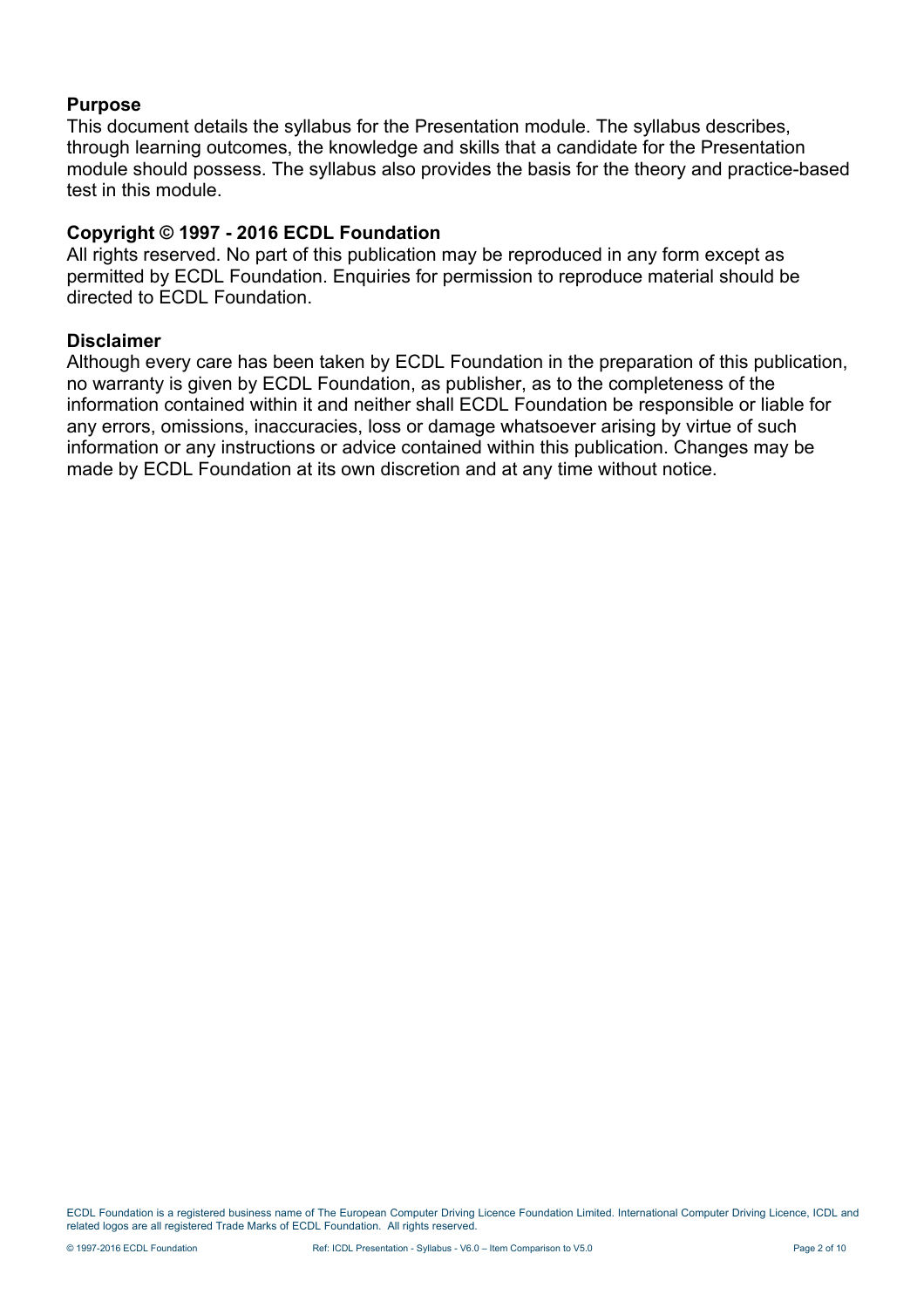## **Presentation Module**

This module sets out essential concepts and skills relating to demonstrating competence in using presentation software.

### **Module Goals**

Successful candidates will be able to:

- Work with presentations and save them in different file formats, locally or in the cloud.
- Use available help resources to enhance productivity.
- Understand different presentation views and when to use them, choose different built-in slide layouts, designs and themes.
- Enter, edit and format text and tables in presentations. Recognise good practise in applying unique titles to slides and creating consistent slide content by using the master slide.
- Choose, create and format charts to communicate information meaningfully.
- Insert, edit and align pictures and drawn objects.
- Apply animation and transition effects to presentations, and check and correct presentation content before printing and presenting.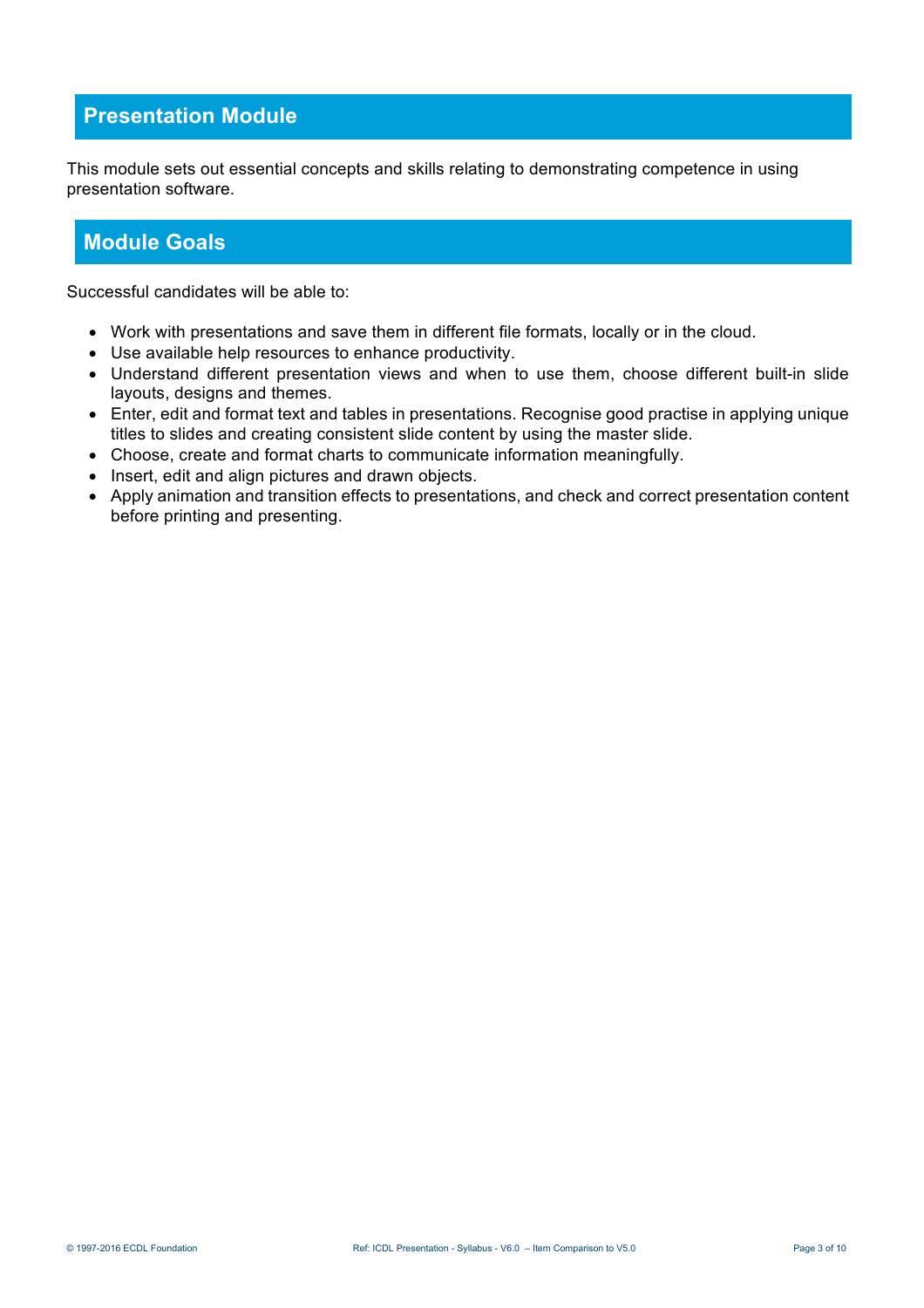| <b>CATEGORY</b>                       | <b>SKILL SET</b>                         | REF.  | <b>TASK ITEM</b>                                                                                                                                 | <b>Status to S5.0</b>             | Original S5.0<br>Ref. | <b>Comment</b>                                                                     |
|---------------------------------------|------------------------------------------|-------|--------------------------------------------------------------------------------------------------------------------------------------------------|-----------------------------------|-----------------------|------------------------------------------------------------------------------------|
| 1 Using the<br><b>Application</b>     | 1.1 Working with<br><b>Presentations</b> | 1.1.1 | Open, close a presentation application. Open,<br>close presentation(s).                                                                          | Minor rewording                   | 1.1.1                 | Changed to (s)                                                                     |
|                                       |                                          | 1.1.2 | Create a new presentation based on default<br>template, other available template locally or<br>online.                                           | Content added                     | 1.1.2                 | Included reference<br>to "locally or online".                                      |
|                                       |                                          | 1.1.3 | Save a presentation to a location on a local,<br>online drive. Save a presentation under another<br>name to a location on a local, online drive. | Content added                     | 1.1.3                 | Included reference<br>to "local, online<br>drive".                                 |
|                                       |                                          | 1.1.4 | Save a presentation as another file type like: pdf,<br>show, image file format.                                                                  | Content added,<br>content removed | 1.1.4                 | Included "pdf",<br>removed "Rich Text<br>Format", "template",<br>"version number". |
|                                       |                                          | 1.1.5 | Switch between open presentations.                                                                                                               | No change                         | 1.1.5                 |                                                                                    |
|                                       | 1.2 Enhancing<br>Productivity            | 1.2.1 | Set basic options/preferences in the application:<br>user name, default folder to open, save files.                                              | Minor rewording                   | 1.2.1                 | Changed from "user<br>preferences", and<br>"and save files".                       |
|                                       |                                          | 1.2.2 | Use available help resources.                                                                                                                    | Minor rewording                   | 1.2.2                 | Change to "help<br>resources" to<br>account for broader<br>help solutions.         |
|                                       |                                          | 1.2.3 | Use magnification/zoom tools.                                                                                                                    | No change                         | 1.2.3                 |                                                                                    |
|                                       |                                          | 1.2.4 | Display, hide built-in toolbars. Restore, minimise<br>the ribbon.                                                                                | Minor rewording                   | 1.2.4                 | Changed "minimise"<br>to UK English.                                               |
| 2 Developing a<br><b>Presentation</b> | 2.1 Presentation Views                   | 2.1.1 | Understand the uses of different presentation<br>view modes: normal, slide sorter, master, notes<br>page, outline, slide show.                   | Content added,<br>content removed | 2.1.1                 | Added "master",<br>"notes page"                                                    |

ECDL Foundation is a registered business name of The European Computer Driving Licence Foundation Limited. International Computer Driving Licence, ICDL and related logos are all registered Trade Marks of ECDL Foundation. A rights reserved.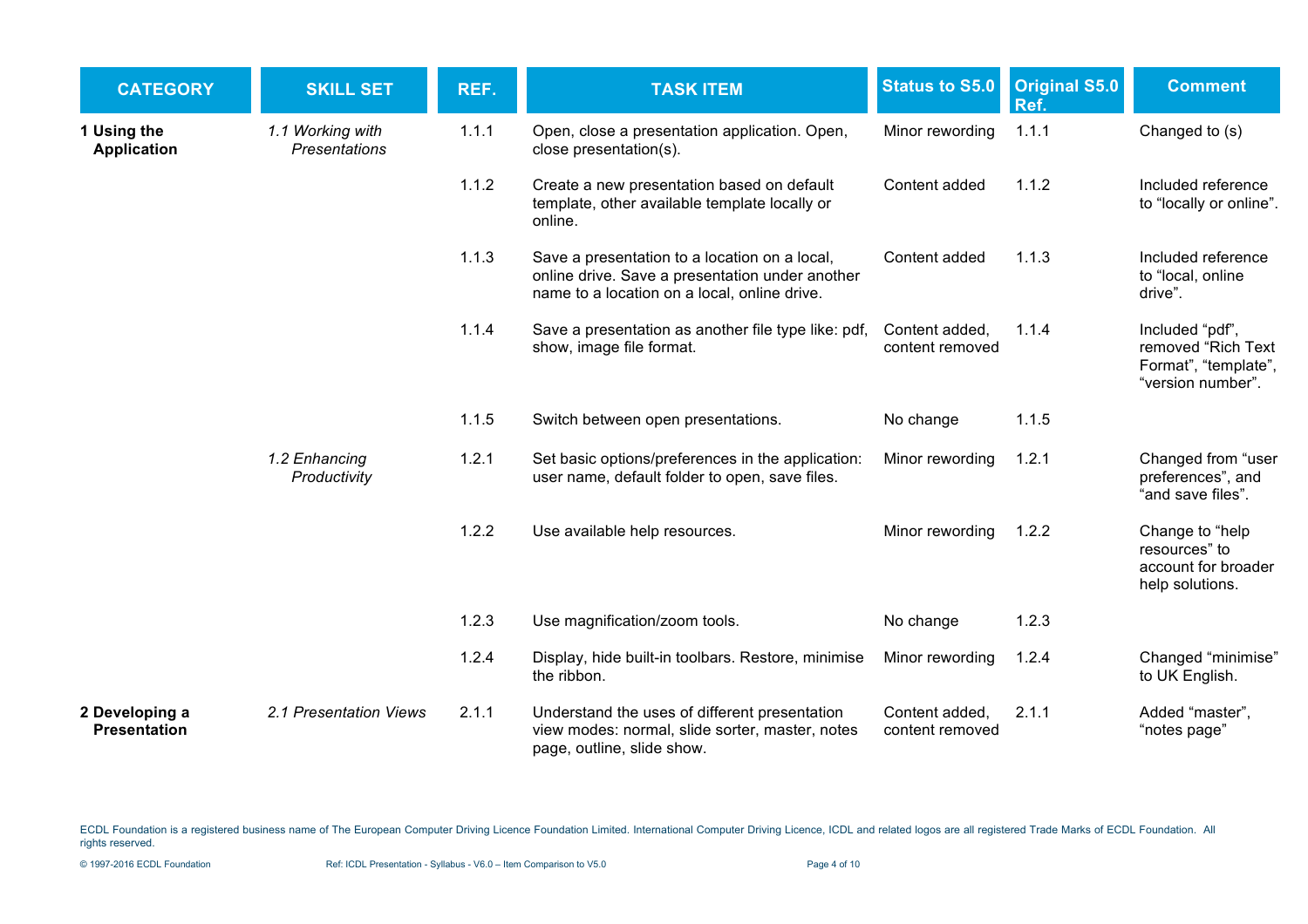| <b>CATEGORY</b> | <b>SKILL SET</b> | REF.  | <b>TASK ITEM</b>                                                                                                                                                                 | <b>Status to S5.0</b>             | <b>Original S5.0</b><br>Ref. | <b>Comment</b>                                                         |
|-----------------|------------------|-------|----------------------------------------------------------------------------------------------------------------------------------------------------------------------------------|-----------------------------------|------------------------------|------------------------------------------------------------------------|
|                 |                  | 2.1.2 | Switch between presentation view modes:<br>normal, slide sorter, master, notes page, outline.                                                                                    | Content added,<br>content removed | 2.1.3                        | Changed to<br>"Switch", Added<br>"master", "notes<br>page", "outline". |
|                 |                  | 2.1.3 | Recognise good practice in adding slide titles:<br>use a different title for each slide to distinguish<br>between slides in outline view, when navigating<br>in slide show view. | Minor rewording                   | 2.1.2                        | Changed to<br>"Recognise" and<br>some rephrasing.                      |
|                 | 2.2 Slides       | 2.2.1 | Apply a different built-in slide layout to a slide.                                                                                                                              | Minor rewording                   | 2.2.1                        | Changed to "Apply"                                                     |
|                 |                  | 2.2.2 | Apply a built-in design template, theme to a<br>presentation.                                                                                                                    | Minor rewording                   | 2.2.2                        | Changed to "Apply<br>a built-in design<br>template, theme"             |
|                 |                  | 2.2.3 | Apply background colour on specific slide(s), all<br>slides in a presentation.                                                                                                   | Minor rewording                   | 2.2.3                        | Changed to "Apply"<br>and added "in a<br>presentation".                |
|                 |                  | 2.2.4 | Add a new slide with a specific slide layout like:<br>title slide, title and content, title only, blank.                                                                         | Content added,<br>content removed | 2.2.4                        | Changed like list.                                                     |
|                 |                  | 2.2.5 | Copy, move slides within the presentation,<br>between open presentations.                                                                                                        | No change                         | 2.2.5                        |                                                                        |
|                 |                  | 2.2.6 | Delete slide(s).                                                                                                                                                                 | No change                         | 2.2.6                        |                                                                        |
|                 | 2.3 Master Slide | 2.3.1 | Recognise good practice in maintaining a<br>consistent design and format throughout a<br>presentation by using the master slide.                                                 | <b>NEW</b>                        |                              |                                                                        |
|                 |                  | 2.3.2 | Insert a graphical object (picture, drawn object)<br>into a master slide. Remove a graphical object<br>from a master slide.                                                      | Minor rewording                   | 2.3.1                        | Removed "image"<br>(merging picture,<br>image).                        |
|                 |                  | 2.3.3 | Apply text formatting in a master slide: font sizes,<br>font types, font colour.                                                                                                 | <b>NEW</b>                        |                              |                                                                        |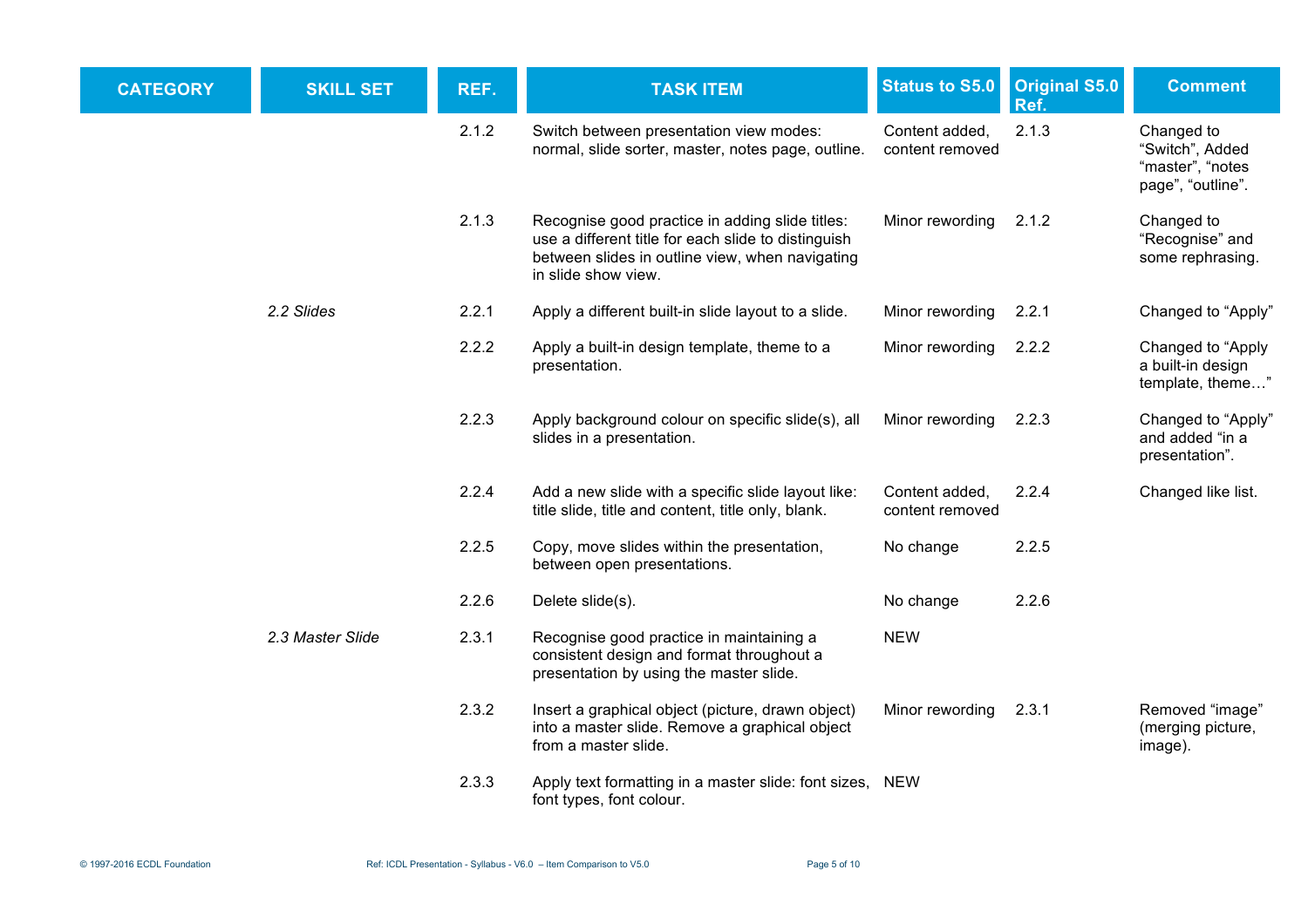| <b>CATEGORY</b>             | <b>SKILL SET</b>  | REF.  | <b>TASK ITEM</b>                                                                                                                                                     | <b>Status to S5.0</b> | <b>Original S5.0</b><br>Ref. | <b>Comment</b>                                                          |
|-----------------------------|-------------------|-------|----------------------------------------------------------------------------------------------------------------------------------------------------------------------|-----------------------|------------------------------|-------------------------------------------------------------------------|
| 3 Text                      | 3.1 Handling Text | 3.1.1 | Recognise good practice in creating slide<br>content: use short concise phrases, bullet points,<br>numbered lists.                                                   | Minor rewording       | 3.1.1                        | Changed to<br>"Recognise"                                               |
|                             |                   | 3.1.2 | Enter text in a placeholder in normal view. Enter<br>text in outline view.                                                                                           | Minor rewording       | 3.1.2                        | Improved accuracy<br>of wording                                         |
|                             |                   | 3.1.3 | Edit text in a presentation.                                                                                                                                         | No change             | 3.1.3                        |                                                                         |
|                             |                   | 3.1.4 | Copy, move text within a presentation, between<br>open presentations.                                                                                                | Minor rewording       | 3.1.4                        | Changed to "within<br>a presentation,<br>between open<br>presentations" |
|                             |                   | 3.1.5 | Delete text.                                                                                                                                                         | No change             | 3.1.5                        |                                                                         |
|                             |                   | 3.1.6 | Use the undo, redo command.                                                                                                                                          | No change             | 3.1.6                        |                                                                         |
|                             |                   | 3.1.7 | Apply, modify, remove indents on text, bulleted<br>lists, numbered lists.                                                                                            | Content added         | 3.3.1                        | Improved accuracy<br>of wording.                                        |
|                             | 3.2 Formatting    | 3.2.1 | Apply text formatting: font size, font type.                                                                                                                         | Minor rewording       | 3.2.1                        | Changed to "Apply"                                                      |
|                             |                   | 3.2.2 | Apply text formatting: bold, italic, underline,<br>shadow.                                                                                                           | No change             | 3.2.2                        |                                                                         |
|                             |                   | 3.2.3 | Apply font colour to text.                                                                                                                                           | Minor rewording       | 3.2.3                        | Changed to "font<br>colour"                                             |
|                             |                   | 3.2.4 | Apply case changes to text.                                                                                                                                          | No change             | 3.2.4                        |                                                                         |
|                             |                   | 3.2.5 | Align text: left, centre, right in a text frame.                                                                                                                     | No change             | 3.2.5                        |                                                                         |
|                             |                   | 3.2.6 | Apply spacing above, below text, bulleted lists,<br>numbered lists. Apply line spacing within text,<br>bulleted lists, numbered lists: single, 1.5 lines,<br>double. | Content added         | 3.3.2                        | Added "Apply line<br>spacing within<br>text"                            |
|                             |                   | 3.2.7 | Switch between the different standard bullet,<br>number styles in a list.                                                                                            | No change             | 3.3.3                        |                                                                         |
| © 1997-2016 ECDL Foundation |                   |       | Ref: ICDL Presentation - Syllabus - V6.0 - Item Comparison to V5.0<br>Page 6 of 10                                                                                   |                       |                              |                                                                         |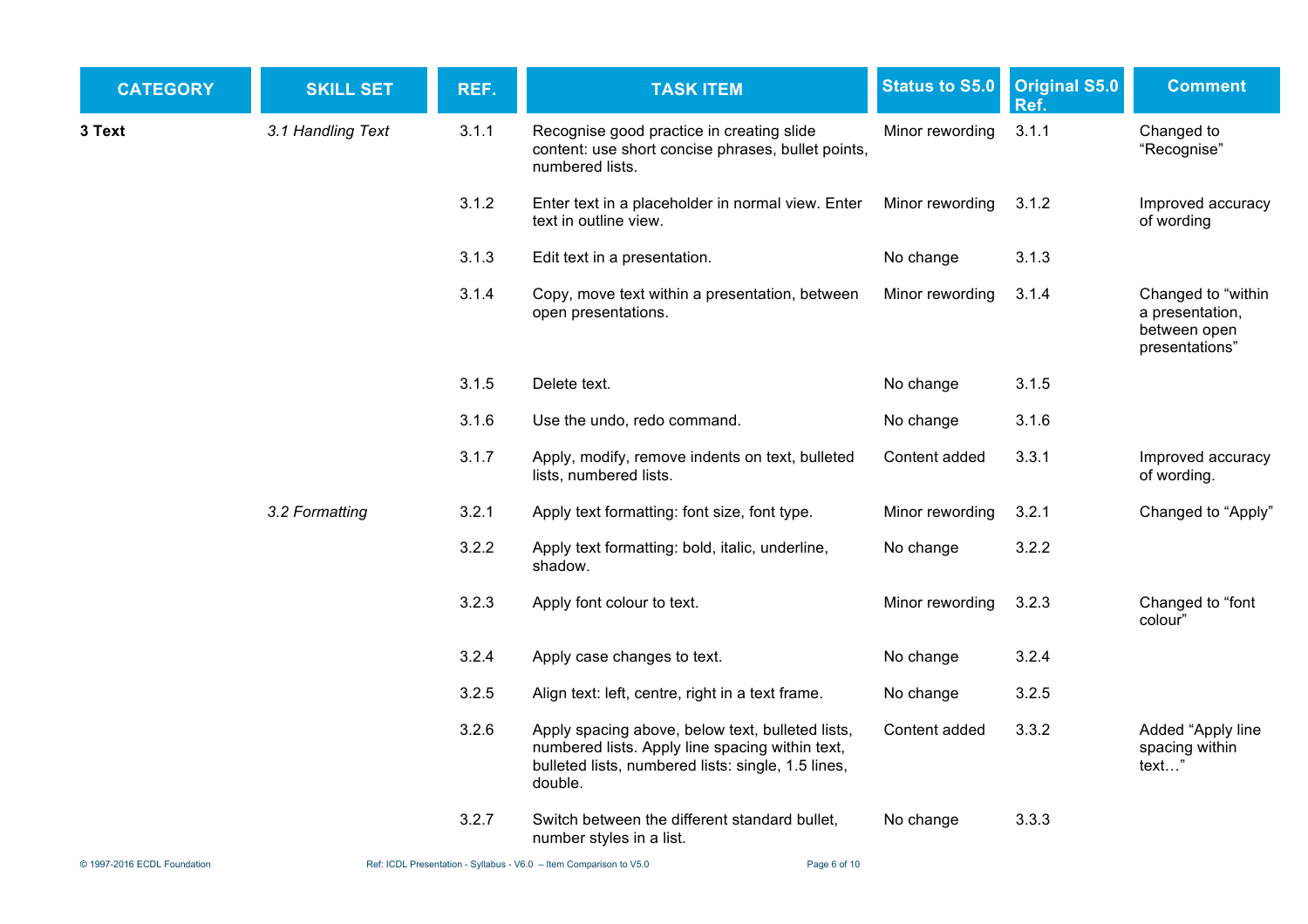| <b>CATEGORY</b> | <b>SKILL SET</b>        | REF.  | <b>TASK ITEM</b>                                                                                          | <b>Status to S5.0</b> | <b>Original S5.0</b><br>Ref. | <b>Comment</b>                                         |
|-----------------|-------------------------|-------|-----------------------------------------------------------------------------------------------------------|-----------------------|------------------------------|--------------------------------------------------------|
|                 |                         | 3.2.8 | Insert, edit, remove a hyperlink.                                                                         | <b>NEW</b>            |                              |                                                        |
|                 | 3.3 Tables              | 3.3.1 | Create, delete a table.                                                                                   | <b>NEW</b>            |                              |                                                        |
|                 |                         | 3.3.2 | Enter, edit text in a table.                                                                              | Minor rewording       | 3.4.1                        | Removed "slide"                                        |
|                 |                         | 3.3.3 | Select cells, rows, columns, entire table.                                                                | Content added         | 3.4.2                        | Added "cells"                                          |
|                 |                         | 3.3.4 | Insert, delete rows and columns.                                                                          | No change             | 3.4.3                        |                                                        |
|                 |                         | 3.3.5 | Modify column width, row height.                                                                          | No change             | 3.4.4                        |                                                        |
| 4 Charts        | 4.1 Using Charts        | 4.1.1 | Input data to create built-in charts in a<br>presentation: column, bar, line, pie.                        | No change             | 4.1.1                        |                                                        |
|                 |                         | 4.1.2 | Select a chart.                                                                                           | No change             | 4.1.2                        |                                                        |
|                 |                         | 4.1.3 | Change the chart type.                                                                                    | No change             | 4.1.3                        |                                                        |
|                 |                         | 4.1.4 | Add, remove, edit a chart title.                                                                          | No change             | 4.1.4                        |                                                        |
|                 |                         | 4.1.5 | Add data labels to a chart: values/numbers,<br>percentages.                                               | No change             | 4.1.5                        |                                                        |
|                 |                         | 4.1.6 | Change the background colour of a chart.                                                                  | No change             | 4.1.6                        |                                                        |
|                 |                         | 4.1.7 | Change the column, bar, line, pie slice colours in<br>a chart.                                            | No change             | 4.1.7                        |                                                        |
|                 | 4.2 Organisation Charts | 4.2.1 | Create an organisation chart with a labelled<br>hierarchy using a built-in organisation chart<br>feature. | Minor rewording       | 4.2.1                        | Changed from<br>"organization" and<br>refined wording. |
|                 |                         | 4.2.2 | Change the hierarchical structure of an<br>organisation chart.                                            | Minor rewording       | 4.2.2                        | Changed from<br>"organization".                        |
|                 |                         | 4.2.3 | Add, remove co-workers, subordinates in an<br>organisation chart.                                         | Minor rewording       | 4.2.3                        | Changed from<br>"organization".                        |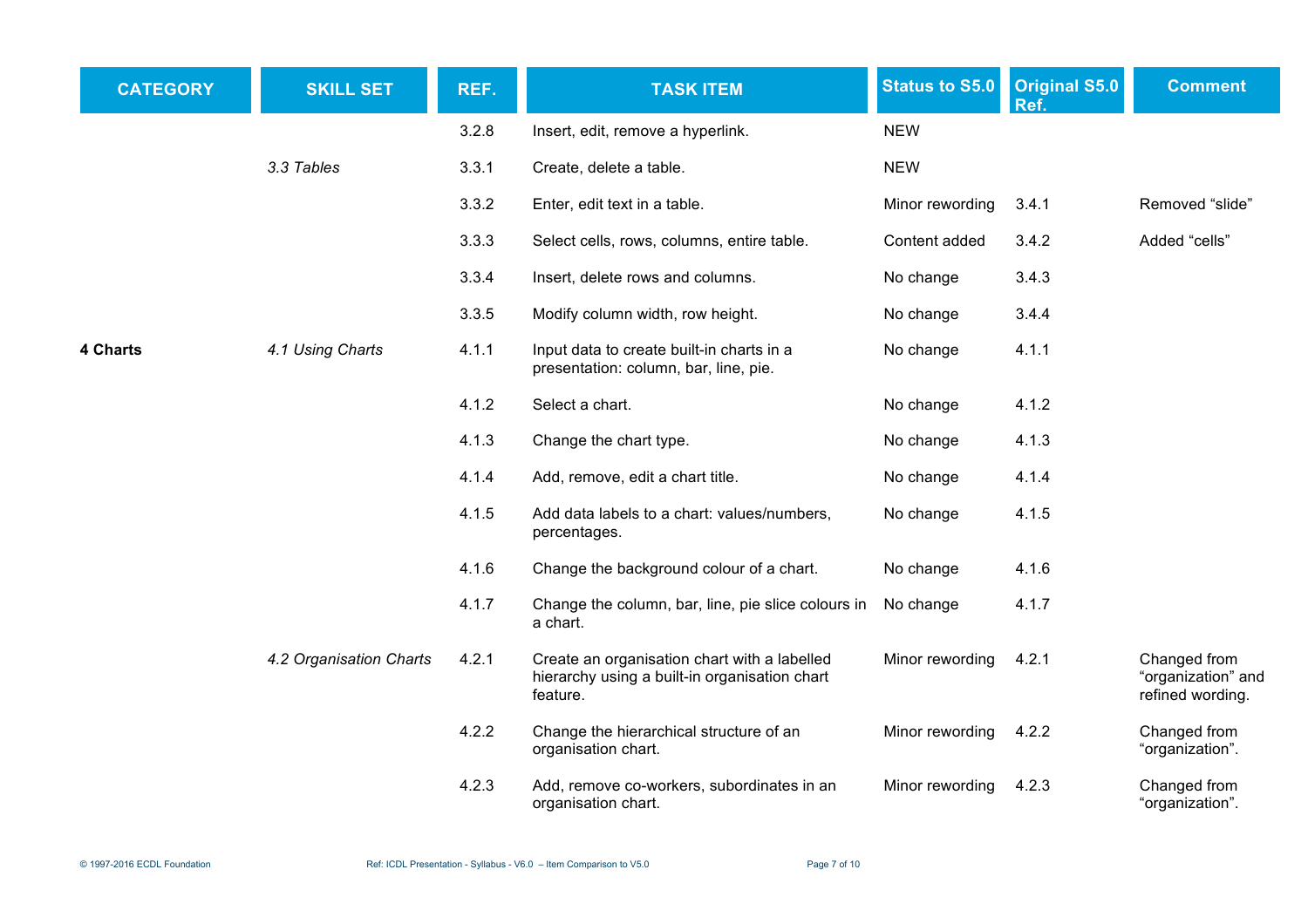| <b>CATEGORY</b>             | <b>SKILL SET</b>       | REF.  | <b>TASK ITEM</b>                                                                                                           | <b>Status to S5.0</b>        | <b>Original S5.0</b><br>Ref. | <b>Comment</b>                                          |
|-----------------------------|------------------------|-------|----------------------------------------------------------------------------------------------------------------------------|------------------------------|------------------------------|---------------------------------------------------------|
| <b>5 Graphical Objects</b>  | 5.1 Insert, Manipulate | 5.1.1 | Insert a graphical object (picture, drawn object)<br>into a slide.                                                         | Minor rewording              | 5.1.1                        | Removed "image"<br>(merging picture,<br>image).         |
|                             |                        | 5.1.2 | Select graphical object(s).                                                                                                | Minor rewording              | 5.1.2                        | Changed to<br>"object(s)"                               |
|                             |                        | 5.1.3 | Copy, move graphical objects, charts within the<br>presentation, between open presentations.                               | No change                    | 5.1.3                        |                                                         |
|                             |                        | 5.1.4 | Resize a graphical object maintaining, not<br>maintaining aspect ratio. Resize a chart.                                    | Content added                | 5.1.4                        | Added "maintaining,<br>not maintaining<br>aspect ratio" |
|                             |                        | 5.1.5 | Delete a graphical object, chart.                                                                                          | Split and minor<br>rewording | 5.1.4                        | Split from 5.1.4 and<br>inserted "a"                    |
|                             |                        | 5.1.6 | Rotate, flip a graphical object.                                                                                           |                              | 5.1.5                        |                                                         |
|                             |                        | 5.1.7 | Align graphical object(s) relative to a slide: left,<br>centre, right, top, bottom.                                        | Minor rewording              | 5.1.6                        | Changed to<br>"object(s)"                               |
|                             |                        | 5.1.8 | Align graphical objects relative to each other: left, NEW<br>centre, right, top, bottom, middle.                           |                              |                              |                                                         |
|                             | 5.2 Drawing            | 5.2.1 | Add different types of drawn object to a slide:<br>line, arrow, block arrow, rectangle, square, oval,<br>circle, text box. | No change                    | 5.2.1                        |                                                         |
|                             |                        | 5.2.2 | Enter text into a text box, block arrow, rectangle,<br>square, oval, circle.                                               | No change                    | 5.2.2                        |                                                         |
|                             |                        | 5.2.3 | Change drawn object background colour, line<br>colour, line width, line style.                                             | Minor rewording              | 5.2.3                        | Changed to "line<br>width"                              |
|                             |                        | 5.2.4 | Change arrow start style, arrow finish style.                                                                              | No change                    | 5.2.4                        |                                                         |
|                             |                        | 5.2.5 | Apply a shadow to a drawn object.                                                                                          | No change                    | 5.2.5                        |                                                         |
|                             |                        | 5.2.6 | Group, ungroup drawn objects in a slide.                                                                                   | No change                    | 5.2.6                        |                                                         |
| © 1997-2016 ECDL Foundation |                        |       | Ref: ICDL Presentation - Syllabus - V6.0 - Item Comparison to V5.0<br>Page 8 of 10                                         |                              |                              |                                                         |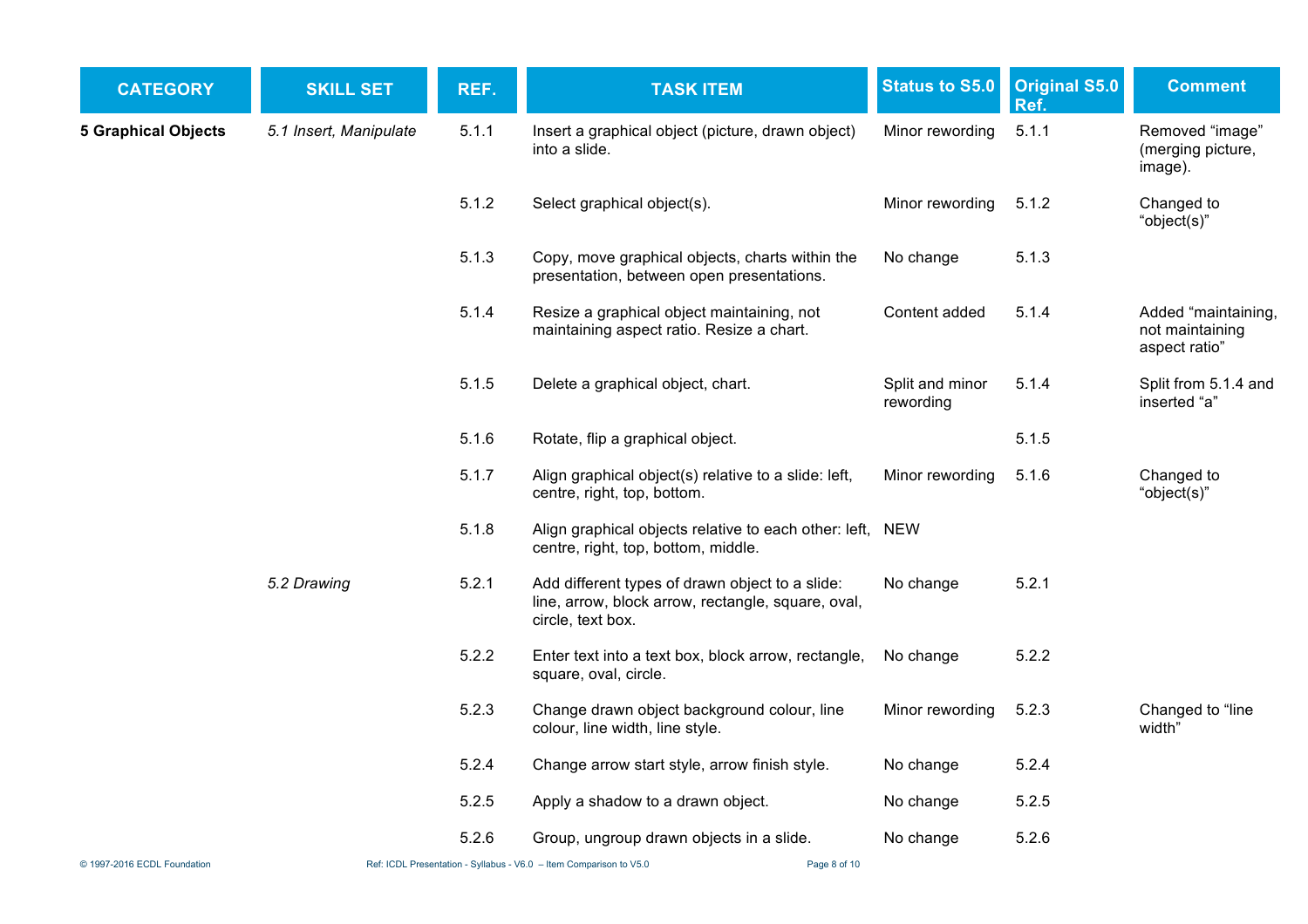| <b>CATEGORY</b>          | <b>SKILL SET</b>      | REF.  | <b>TASK ITEM</b>                                                                                                                                                                    | <b>Status to S5.0</b>               | <b>Original S5.0</b><br>Ref. | <b>Comment</b>                                          |
|--------------------------|-----------------------|-------|-------------------------------------------------------------------------------------------------------------------------------------------------------------------------------------|-------------------------------------|------------------------------|---------------------------------------------------------|
|                          |                       | 5.2.7 | Bring a drawn object one level forward, one level<br>backward, to the front, to the back of other drawn<br>objects.                                                                 | No change                           | 5.2.7                        |                                                         |
| <b>6 Prepare Outputs</b> | 6.1 Preparation       | 6.1.1 | Add, remove built-in transition effects between<br>slides.                                                                                                                          | Minor rewording                     | 6.1.1                        | Added "built-in"                                        |
|                          |                       | 6.1.2 | Add, remove preset animation effects for<br>different slide elements.                                                                                                               | No change                           | 6.1.2                        |                                                         |
|                          |                       | 6.1.3 | Add presenter notes to slide(s).                                                                                                                                                    | Minor rewording                     | 6.1.3                        | Changed to<br>"slide(s)"                                |
|                          |                       | 6.1.4 | Hide, show slide(s).                                                                                                                                                                | Minor rewording                     | 6.1.5                        | Changed to<br>"slide(s)"                                |
|                          |                       | 6.1.5 | Enter text into footer of specific slide(s), all slides Minor rewording<br>in a presentation.                                                                                       |                                     | 2.3.2                        | Changed to<br>"slide(s)"                                |
|                          |                       | 6.1.6 | Apply automatic slide numbering, automatically<br>updated date, fixed date to the footer of specific<br>slide(s), all slides in a presentation.                                     | Minor rewording                     | 2.3.3                        | Changed to "non-<br>updating date"                      |
|                          | 6.2 Check and Deliver | 6.2.1 | Spell check a presentation and make changes<br>like: correcting spelling errors, ignoring specific<br>words, deleting repeated words.                                               | Content added                       | 6.2.1                        | Added "ignoring<br>specific words"                      |
|                          |                       | 6.2.2 | Change slide orientation to portrait, landscape.<br>Select appropriate output format for slide<br>presentation like: paper, on-screen show.                                         | Minor rewording,<br>content removed | 6.2.2 / 6.1.4                | Merged items and<br>reworded. Removed<br>"slide setup"  |
|                          |                       | 6.2.3 | Print a presentation using output options like:<br>entire presentation, specific slide(s), handouts,<br>notes pages, outline view of slides, number of<br>copies of a presentation. | Minor rewording                     | 6.2.3                        | Added "a<br>presentation using<br>output options like:" |
|                          |                       | 6.2.4 | Start a slide show from first slide, from current<br>slide. End a slide show.                                                                                                       | Content added                       | 6.2.4                        | Added "End a slide<br>show"                             |